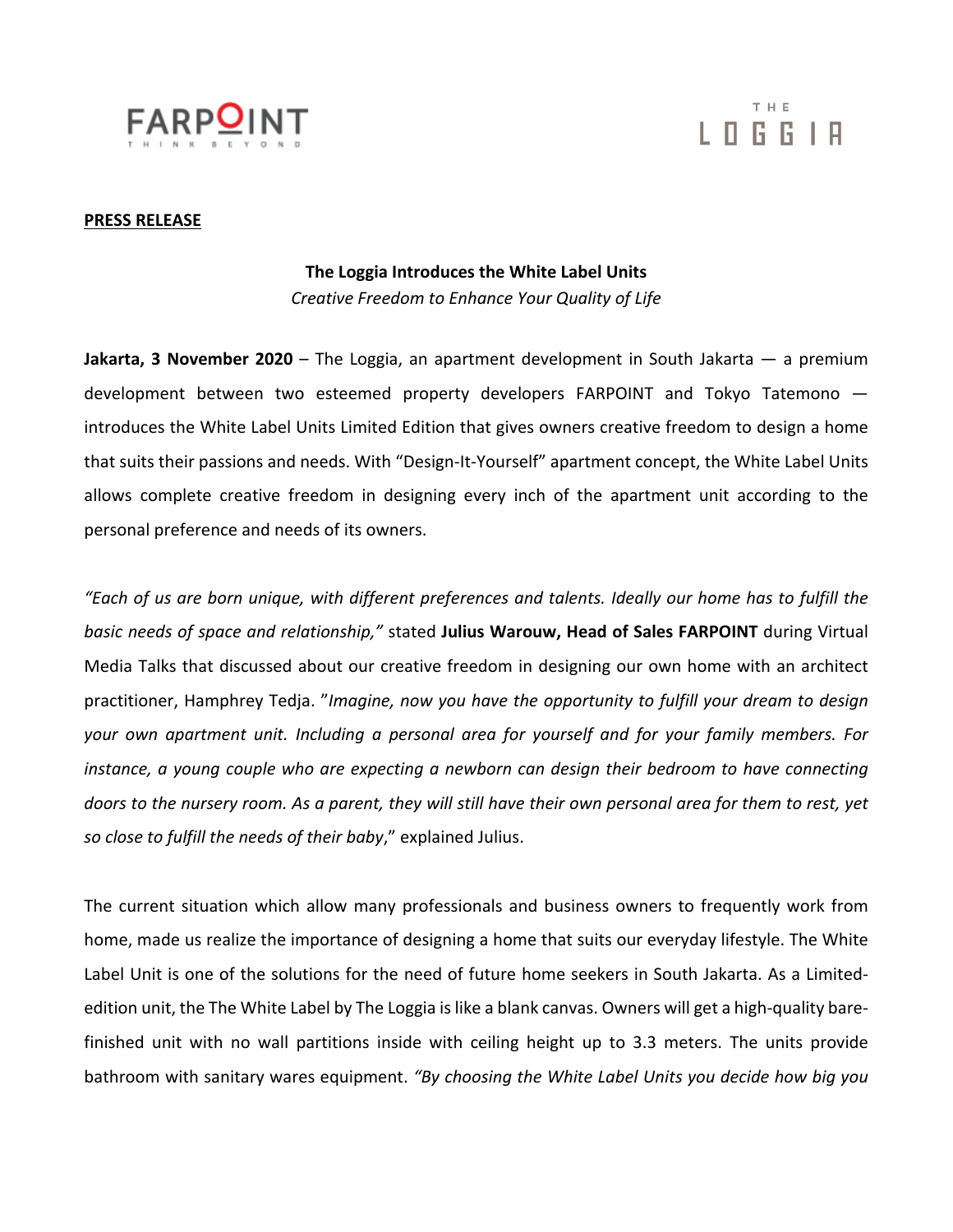

# T H E L O G G I A

*want your units to be. Next step, you can freely create your dream apartment by design, function, and style of every room along with your appointed designer and team of your choice"* said Julius.

Different from the common apartments, The Loggia White Label Units offers 5 size types to choose from. Starting from *Big* 50 m2, *Bigger* 65 m2, *Extra Big* 75 m2, *Very Big* 89 m2, and *Super Big* 115 m2. Choosing units can be done easily on the microsite www.theloggia.co.id/limited-edition. This limited-edition are offered at a starting price from Rp 25 million/ m2 and are available for a limited time until 31 December 2020. Now, every individual can unleash unlimited creativity in designing their perfect home.

Standing on a 1.1 hectares of land, The Loggia apartment is strategically located at Pancoran, South Jakarta with only 15 minutes to SCBD. Designed with residence quality of living in mind, The Loggia offers 15 facilities for fitness and wellness, function room for business meetings or gatherings, entertainment and hobbies such as library and bike corner.

The design is a collaboration between highly acclaimed international designers: interiors by Atelier Bow-Wow (Tokyo), architecture by Broadway Malyan (London) and landscape by SWA (Los Angeles). With the presence of White Label Units, The Loggia now offers complete options for future home seekers. **White Label Units** are for individuals who wants complete freedom in designing their own perfect apartment. **Standard Units** are for practical individuals who prefers to add personal touches for their furniture and choice of colors. Last but not least, **Furnished Units** are for those who needs to have more storage with multi-function built-in furniture that are designed by micro-architecture expert from Tokyo, Japan. For more information, please access: www.theloggia.co.id